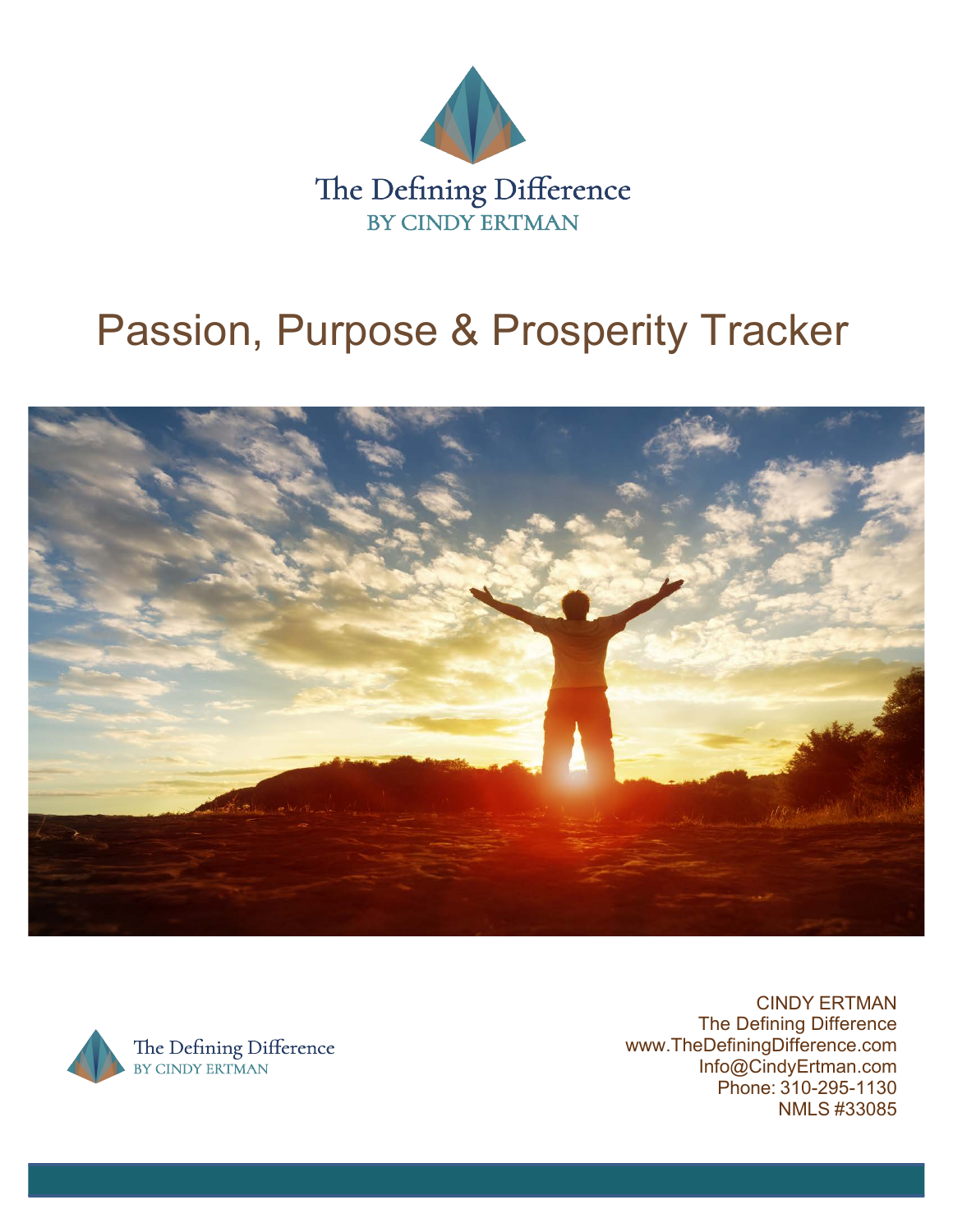

# **Prosperity & Productivity Tracker**

This simple, yet powerful, exercise will help you to hone your focus, prioritize your actions, and effectively manage your time.

This helps to clarify your greatest gifts, your area of passion, and allows you to begin to intentionally lean into your power, redefine your life, and live with purpose and prosperity.

#### **ACTION STEPS**

**Step 1:** For the next 48 hours, list every single thing you do on the Activity Tracker (attached). This means everything…such as feeding the dog, watching TV, surfing on social, filing documents or checking emails.

**Step 2:** At the end of 48 hours, go back through your list and mark each activity with  $a + (plus sign)$  next to everything that fuels and inspires you or  $a - (minus sign)$ next to those things that drain you or are not a wise use of your time.

**Step 3:** Next, transfer all of your – (minuses) over to the "Things I Need to Stop Doing" task list (attached).

Your ultimate goal is to begin to be intentional about finding ways to move these activities onto someone else's plate so that your time is spent in your passion, purpose, and prosperity zone. This will create more joy, happiness, fulfillment, and financial success in your life.

#### **Suggested Actions:**

Consider hiring a personal assistant (or share one with a co-worker or neighbor) to help manage your life. This simple step was a game changer in my own life!

- 1. Reach out to the local colleges to look for students who want to earn extra money.
- 2. Hire your children or someone else's children to help with non-productive activities and responsibilities.

www.CindyErtman.com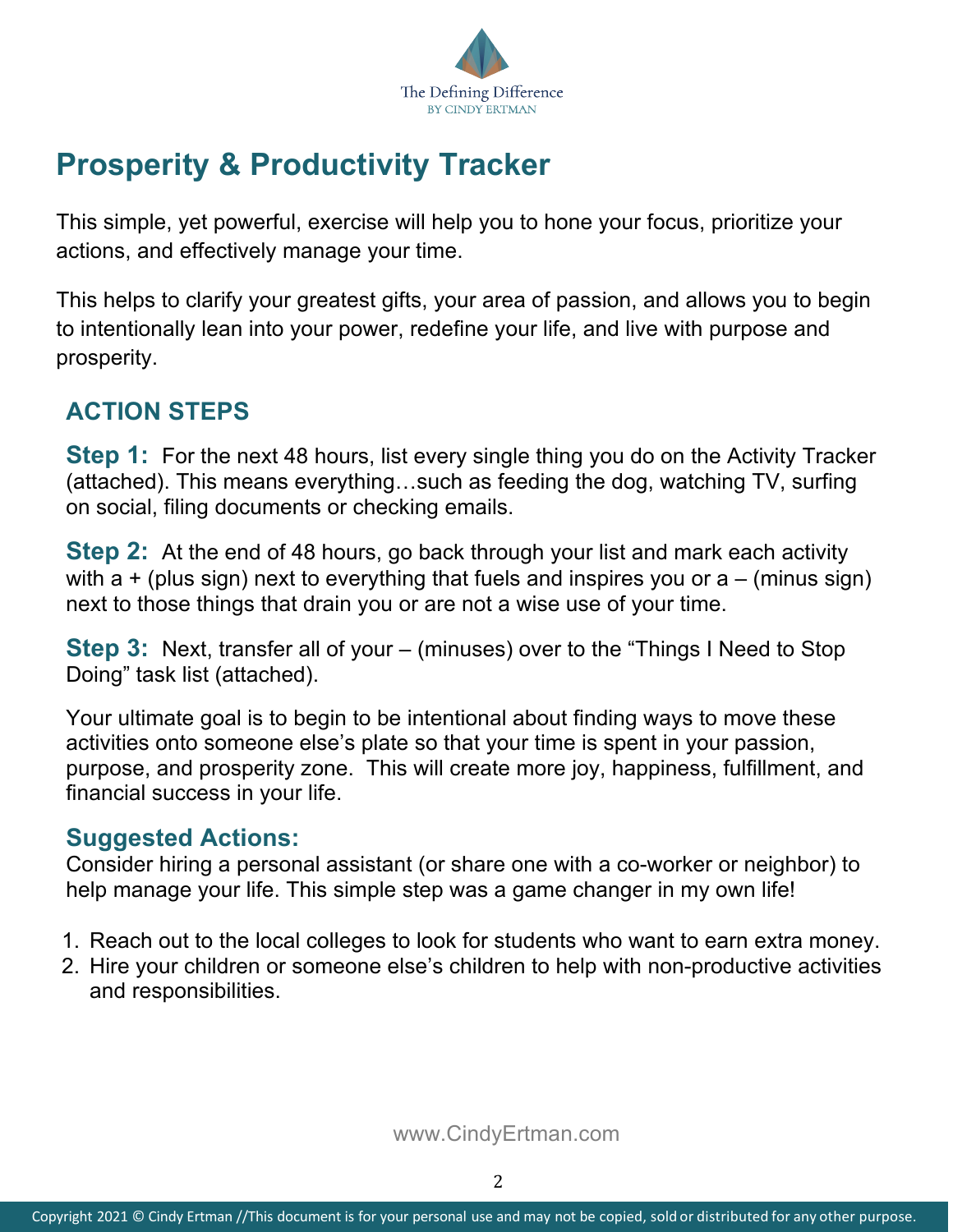

## **48 HOUR ACTIVITY TRACKER**

Note: Print multiple copies of this sheet in order to track all of your activities.

| <b>ACTIVITY</b> | <b>PLUS</b><br>$(+)$ | <b>MINUS</b><br>$\overline{(-)}$ |
|-----------------|----------------------|----------------------------------|
|                 |                      |                                  |
|                 |                      |                                  |
|                 |                      |                                  |
|                 |                      |                                  |
|                 |                      |                                  |
|                 |                      |                                  |
|                 |                      |                                  |
|                 |                      |                                  |
|                 |                      |                                  |
|                 |                      |                                  |
|                 |                      |                                  |
|                 |                      |                                  |
|                 |                      |                                  |
|                 |                      |                                  |
|                 |                      |                                  |
|                 |                      |                                  |
|                 |                      |                                  |
|                 |                      |                                  |

www.CindyErtman.com